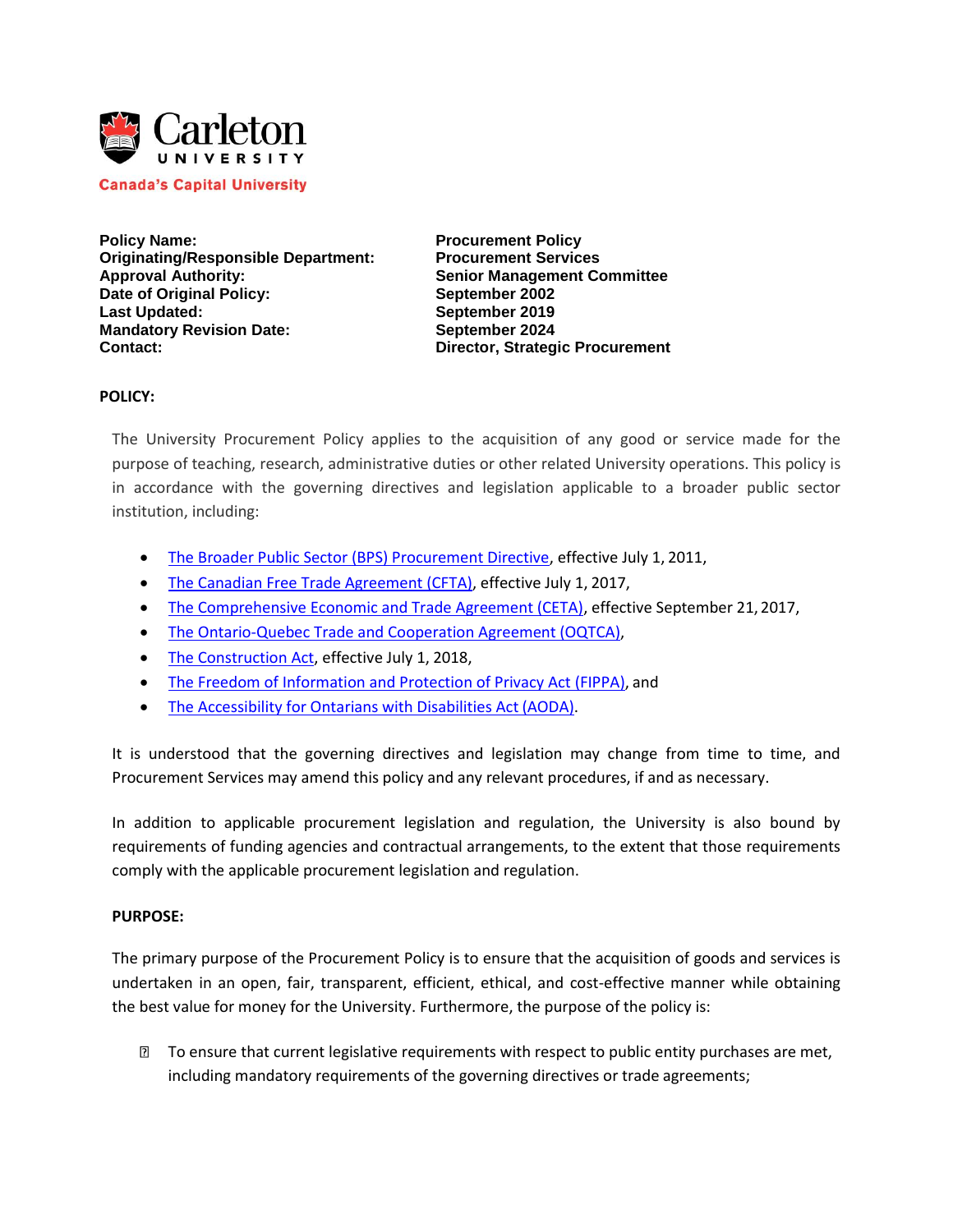- To ensure that all Carleton University Faculty and Staff, involved in the purchase of goods or services, are aware of the applicable governing legislation, regulation and code of conduct;
- **I** To establish guidelines for purchasing goods and services for all University units, including procurement planning and risk mitigation considerations, as well as to outline the University's accountability in using public funds for the purchase of those goods and services;
- To ensure university vendors are permitted to participate in fair competition for the supply contracts awarded by the University, in accordance with their qualifications; and
- To raise awareness of environmental stewardship and sustainability in the procurement  $\overline{3}$ of goods and services, including procurement decisions that contribute towards a positive social impact and promote "healthy communities".

### **SUSTAINABLE PROCUREMENT**

A disciplined approach to sustainable procurement depends on dedicated participants who consider the right balance of environmental, societal and economic considerations in each procurement activity. This requires a careful and thorough evaluation of procurement requirements while also exploring opportunities that are environmentally responsible and promote "healthy communities".

Individuals participating in a university procurement will give appropriate consideration in the evaluation process to those goods, services and vendors that reflect a commitment to sustainability or a broader social responsibility, including but not limited to life-cycle costs, reusable or recycled goods, energy consumption in production and distribution, diverse vendors, and demonstrated community impact measurement.

#### **GOVERNANCE AND AUTHORITY**

The procurement governance framework includes the delegation of responsibilities, segregation of duties, and establishment of authority and code of conduct to ensure the appropriate level of control and probity in the acquisition of goods and services for, and on behalf of, the University. In addition to those responsibilities outlined in the applicable legislation and university policies, the considerations described in this policy apply.

## *Procurement Services*

Except for the planning and awarding of construction and renovation contracts, or as specifically delegated by the Board of Governors and/or the President and further outlined in this policy, the acquisition of goods and services is the primary responsibility of Procurement Services without regard to the source of funds from which goods and services are purchased. Therefore, regardless of whether the acquisition of goods or services is funded from operating funds, ancillary funds, capital funds or research funds, this policy applies.

The Director, Strategic Procurement, or their delegate, through the application of accepted procurement practices, is responsible for procedural design, establishing strategic procurement systems and programs,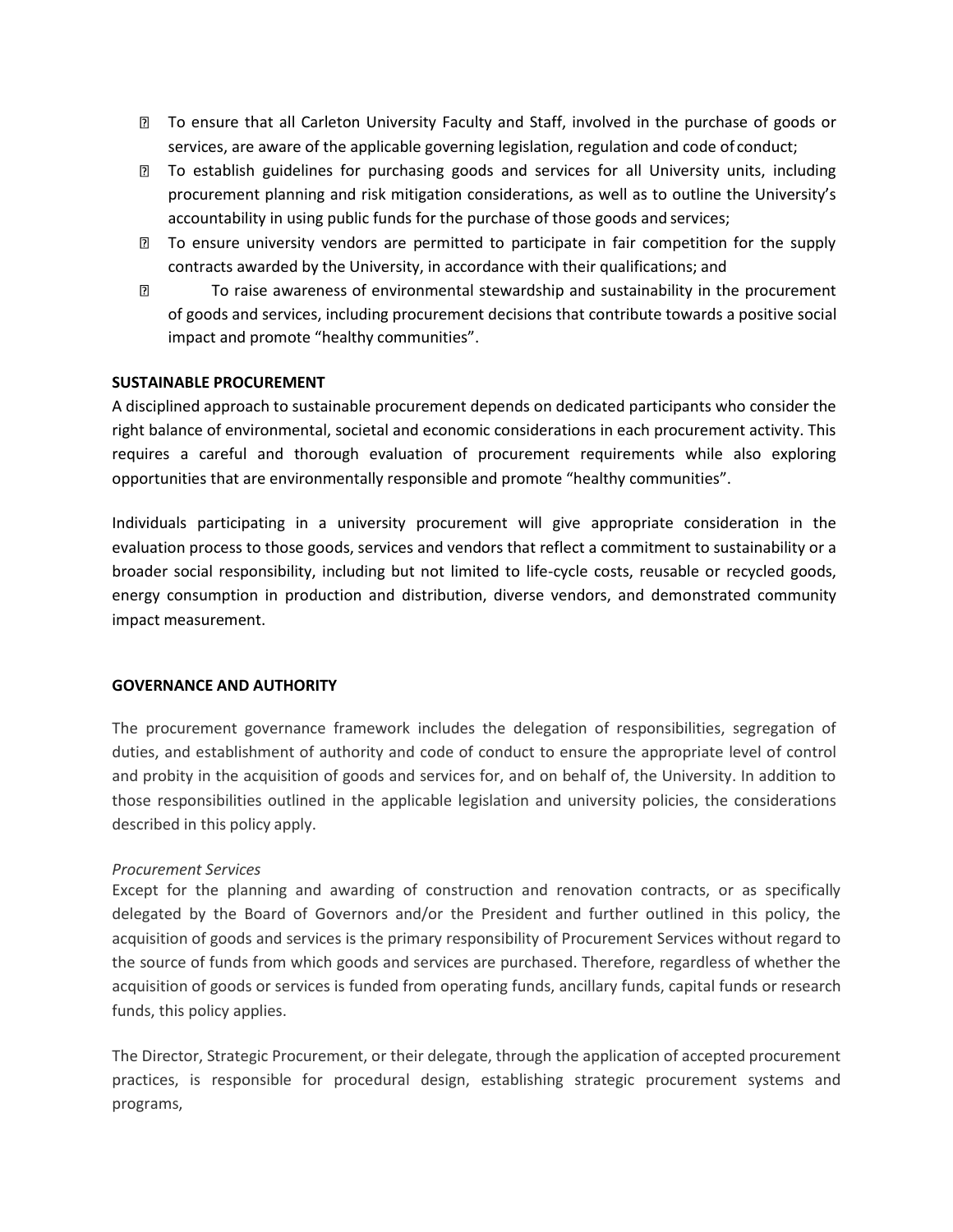entering into supply arrangements and placing purchase orders with those vendors offering the best combination of cost, product quality, delivery, service and other evaluation criteria specific to the purchase as described in the applicable procurement process. Members of Procurement Services are responsible for:

- Consulting with users to conduct market research, establish purchase requirements, and identify possible sources of supply;
- Managing the competitive, non-competitive or collaborative procurement process in accordance with this policy, including evaluation, selection and debrief processes;
- Ensuring all procurement processes are conducted in accordance with the applicable laws, trade obligations, and university policies;
- Advocating for sustainable solutions, including the consideration of environmentally-friendly criteria, total life cycle costs, and community impact;
- Working with clients to mitigate potential risks to the University by conducting a thorough procurement planning process and communicating with all relevant stakeholders;
- Ensuring that written contracts between the University and its vendors meet all legal requirements and adequately represent the University's interests; and
- Documenting any issues relating to contract performance raised by the client or Department Head.

# *Financial Approval Authority or Department Head*

The Financial Approval Authority or their assigned delegate is responsible for the identification of a procurement requirement, providing information on functionality and performance outcomes to aid in the development of specifications, identifying and collaborating with relevant stakeholders, reviewing draft solicitation and contract documents, identifying and/or participating in proposal evaluation, providing adequate funding, and preparing or approving purchase requisitions. It is also the responsibility of the Department Head to manage the performance of the vendor with respect to the terms and conditions of the contract or purchase arrangement. All issues relating to the performance of the good or service shall be reported to Procurement Services in a timely manner.

# *Employees and Individuals conducting business on behalf of the University*

Any individual, including faculty, staff and students, who may be engaged in making purchases on behalf of the University, are obligated to act in the best interests of the university and perform due diligence in acquiring goods and services in a responsible and compliant manner with the utmost regard for obtaining the best value for money.

# *Code of Conduct*

The University has adopted, and all individuals involved in the acquisition of goods and services for the university are required to follow the Ontario Broader Public Sector (BPS) Supply Chain Code of Ethics (see Section 7.1 of the [BPS Procurement Directive\)](https://www.doingbusiness.mgs.gov.on.ca/mbs/psb/psb.nsf/Attachments/001-BPS_Procurement_Directive/%24FILE/BPS_Procurement_Directive.pdf). In particular, participants in the process must not engage in any activity that may create, or appear to create, a conflict of interest, such as accepting gifts or favours, providing preferential treatment, or publicly endorsing vendors or products. Individuals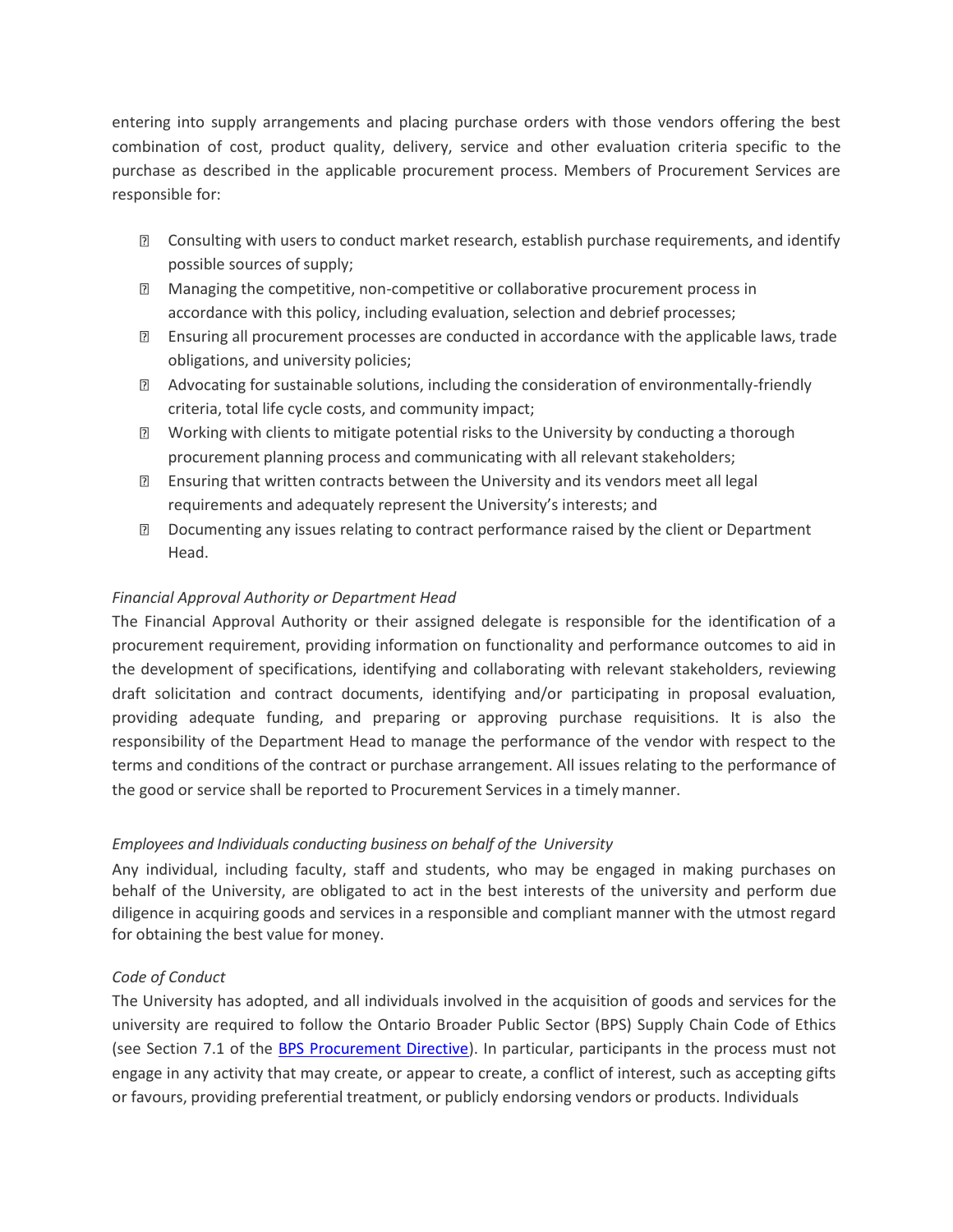participating in the procurement process should be familiar with the details of the Supply Chain Code of Conduct and mandatory requirements of the BPS Procurement Directive.

University employees who fail to comply with the Procurement Policy are subject to discipline including but not limited to having their procurement responsibilities suspended or revoked.

## *Conflict of Interest and Non-Disclosure*

Each individual involved in a procurement process is bound by the obligations and BPS Procurement Directive Code of Conduct referenced in this policy. In addition, each individual involved in the evaluation of competitive procurements through the request for proposal process is required to complete a Conflict of Interest and a Non-Disclosure Agreement.

## *Delegation of the Procurement Policy*

Notwithstanding that this policy and the related trade obligations and legislation may still be applicable, the procurement process for certain specialized goods and services by the University rests in areas other than Procurement Services. Such areas include:

- Construction and Renovation Contracts; Assistant Vice President (Facilities Management and Planning)
- Insurance and investment services; Assistant Vice President (Financial Services)
- Public employment contracts; Assistant Vice President (Human Resources)
- **E** Library book acquisitions; University Librarian
- **D** Legal Services; University General Counsel

## PLANNING AND RISK MITIGATION

Individuals and departments who may be aware of an upcoming purchase requirement, whether in the short, medium, or long-term, shall engage Procurement Services and the relevant stakeholders as early in the process as is possible. This is particularly important for medium or high-risk scenarios and higher dollar value purchases (i.e., where the procurement value is estimated to be close to or greater than \$100,000 over the life of the contract). Medium or high-risk scenarios may include the purchase of a good or service having the following characteristics or features:

- University data, including research and student data, may be shared or transmitted through third-party service providers or cloud services;
- Vendors or third-party services may require access to the University's technological infrastructure or environment, either directly or indirectly;
- Payment card data, university or otherwise, may be collected once the good or service is acquired and in operation (i.e., credit cards being accepted as a form of payment through the acquired product or service);
- The purchase is or includes a controlled good or laser, is a biological concern including live animals, or may produce hazardous waste;
- **The good must meet certain electrical standards or other health and safety requirements;**
- **If the good or service involves the construction, renovation or modification of university property,**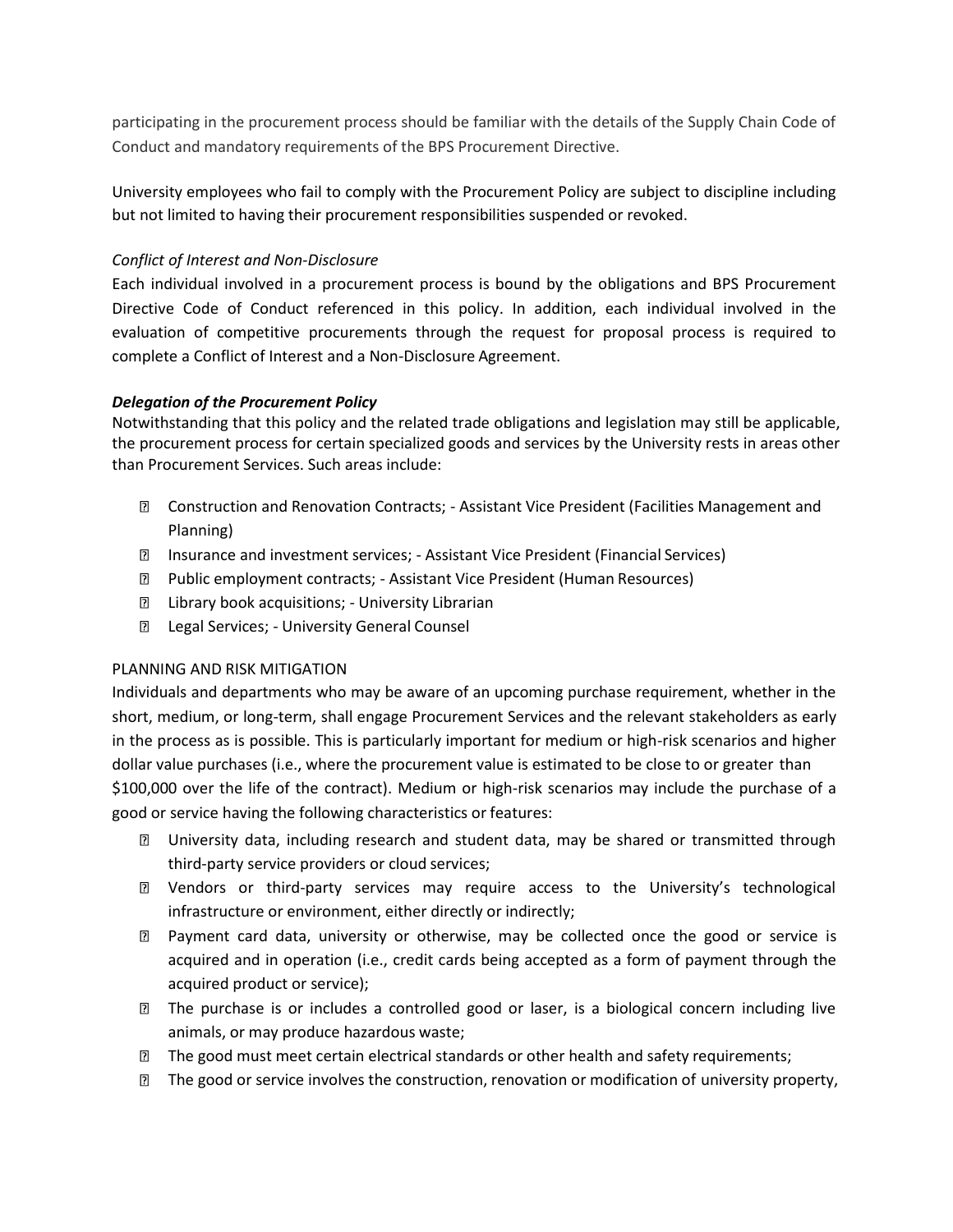including office interiors;

The university standard purchase order terms and conditions may be insufficient for the level of risk involved.

Departments shall notify Procurement Services of intended high-dollar value and medium or high-risk procurements on an annual basis, or as soon as the need becomes known, in order to provide adequate planning time and engagement of relevant stakeholders.

### SCOPE AND PROCUREMENT THRESHOLDS

### *Buying Organizations and Cooperative Procurement*

The University prioritizes collaborative and cooperative procurement with group buying organizations and sector affiliates. Where beneficial and feasible for the University, Procurement Services may choose to participate in a cooperative purchasing project with other local, provincial or federal organizations, providing that the organization's procurement processes are compliant with the university's governing obligations. Procurement Services will treat a cooperative Vendor of Record list as an open and competitive prequalification of vendors, and conduct a second stage selection process in lieu of a Carleton-led open competitive process, where required, and following the thresholds outlined in this policy.

## *Limited Tendering*

The university engages in competitive bidding of all procurement where practical, advantageous and required under legislative requirements; however, in certain circumstances, and as governed by the applicable trade obligations, approval for limited tendering provisions may be sought. Limited tendering is a non-competitive procurement process where only one vendor exists or might be engaged (e.g., single sourcing, sole sourcing). A Limited Tender Justification Form, signed by the Department Head and the appropriate Vice-President, must be received and reviewed by Procurement Services along with the purchase requisition in advance of engaging the vendor. The rationale for whether limited tendering may be permitted are outlined in the Limited Tender Justification Form. When there is doubt as to whether a limited tendering exception is valid, Procurement Services may post an Advanced Contract Award Notice to ensure a fair and transparent process prior to awarding the contract.

## *Procurement Thresholds and Requisition Approvals*

Except as outlined as an allowable limited tendering or non-application provision under the procurement legislation referenced in this policy, the following thresholds, mechanisms and approval requirements apply for purchasing requisitions and/or initiating a competitive procurement process. The threshold procurement value means the total anticipated financial spend of the proposed purchase, including annual costs paid to the vendor for the entire duration of the contract and optional renewal periods, if applicable. Larger purchases cannot be split into smaller components in order to circumvent the threshold requirements. Contracts resulting from the procurement process may be subject to additional approval and risk assessment requirements as outlined in the Signing Authorities Policy.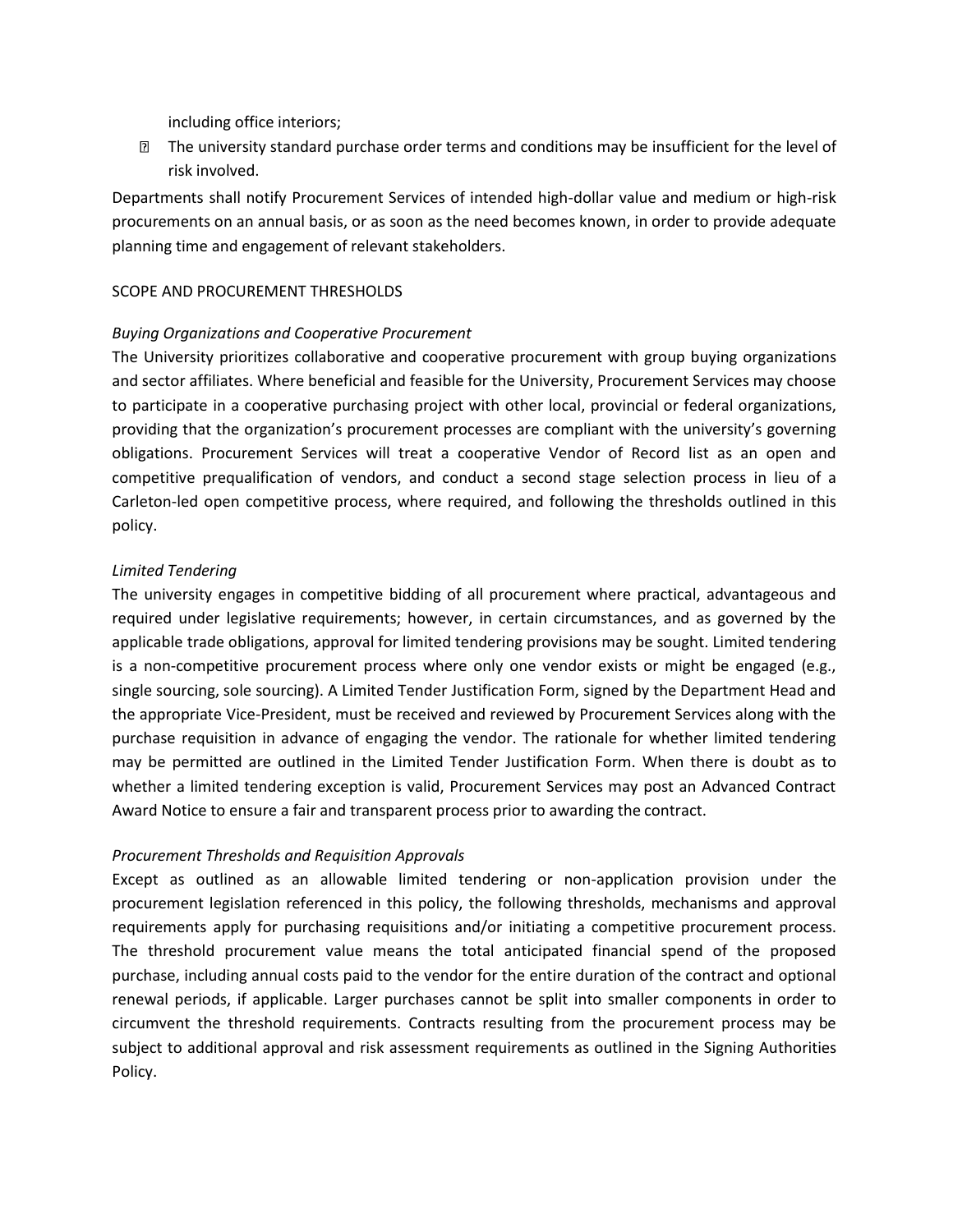| Goods and Services, excluding Construction and<br>Renovations (excluding applicable taxes) |                                                                                                                                                                                                 |                                                                              |  |
|--------------------------------------------------------------------------------------------|-------------------------------------------------------------------------------------------------------------------------------------------------------------------------------------------------|------------------------------------------------------------------------------|--|
| <b>Total Procurement</b><br>Value (before taxes)                                           | <b>Means of Procurement</b>                                                                                                                                                                     | Approvals Required                                                           |  |
| $$0 - $10,000$<br>(excludes<br><b>Consulting Services)</b>                                 | ■ eShop catalogues, or<br>eShop purchase requisition, or<br>eShop cheque requisition, or<br>eCard for on campus purchases, or<br>University Procurement Card.                                   | <b>Financial Approval Authority</b>                                          |  |
| \$10,000.01 to 50,000<br>(\$0 to 50,000 for<br>Consulting<br>Services)                     | eShop Vendor of Record catalogues, or<br>٠<br>" eShop purchase requisition to<br>approved Vendor of Record, or<br>" eShop purchase requisition with a<br>minimum of two quotations<br>attached; | Above, plus:<br>Manager, Procurement<br>Services for \$25,000 and<br>higher; |  |
| \$50,000.01 to<br>99,999.99                                                                | " eShop Vendor of Record catalogues, or<br>" eShop purchase requisition to<br>approved Vendor of Record, or<br>• eShop purchase requisition with a<br>minimum of three quotations<br>attached;  | As above.                                                                    |  |
| $$100,000.00+$                                                                             | • Open Competitive Process                                                                                                                                                                      | Above, plus:<br>Department Head,<br>and Director, Strategic<br>Procurement   |  |
| \$500,000 +                                                                                | • Open Competitive Process                                                                                                                                                                      | <b>Assistant Vice-</b><br><b>President (University</b><br>Services)          |  |

\*All non-competitive purchases for the supply of consulting services require the approval of the President or his/her delegated authority. For non-competitive consulting services contracts valued greater than \$1,000,000, the approval of the Board of Governors is also required.

\*\*Purchases of goods and services under \$10,000, which are in accordance with this Policy and any related policies and for which the means of procurement outlined above are not practical, may be reimbursed through the Travel and Expense system, with the appropriate supporting documentation and one-up approvals.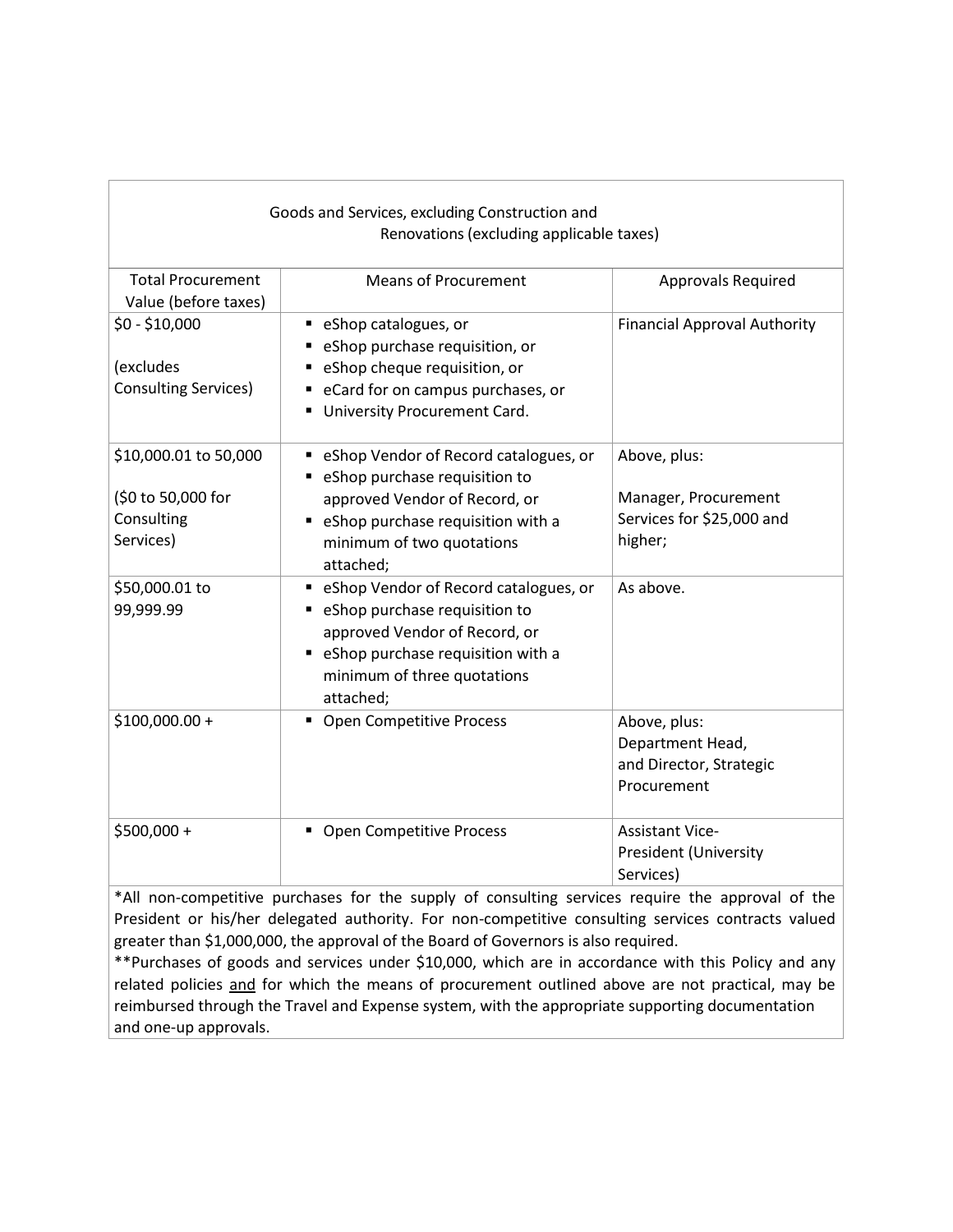|                                   | Construction and<br>Renovations (excluding<br>applicable taxes)                                                                                     |                                                                                              |
|-----------------------------------|-----------------------------------------------------------------------------------------------------------------------------------------------------|----------------------------------------------------------------------------------------------|
| $$0 - $99,999,99$                 | • eShop purchase requisition to<br>approved Vendor of Record, or<br>eShop purchase requisition with<br>quotation requirements as<br>outlined above; | Director Level (Facilities,<br>Management &<br>Planning)                                     |
| \$100,000.00 to<br>\$299,999.99   | <b>Open Competitive Process</b>                                                                                                                     | Above, plus:<br>Assistant Vice-President,<br><b>Facilities Management</b><br>and<br>Planning |
| \$300,000.00 to<br>\$5,000,000.00 | <b>Open Competitive Process</b>                                                                                                                     | Above, plus:<br>Vice-President, Finance<br>and Administration                                |
| \$5,000,000.00+                   | <b>Open Competitive Process</b>                                                                                                                     | Above, plus:<br><b>Board of Governors</b>                                                    |

\*Multiple quotations are not required for purchases under \$100,000.00 from a Vendor with an approved Vendor of Record contract with the University.

# **DEFINITIONS**

Construction means construction, reconstruction, demolition, repair or renovation of a building, structure or other civil engineering or architectural work and includes site preparation, excavation, drilling, seismic investigation, the supply of products and materials, the supply of equipment and machinery if they are included in and incidental to the construction, and the installation and repair of fixtures of a building, structure or other civil engineering or architectural work.

Consulting Services means the provision of expertise or strategic advice that is presented for consideration and decision-making. This is different from the definition for Professional Services, which means the engagement of a person or entity retained under a fee-for-service arrangement to perform specific tasks under a client's direction for a limited period.

A Convenience Vendor is a vendor that has been enabled on eShop to offer variety in a commodity area for which the University does not have a Vendor of Record and to provide convenience to the community in terms of ordering and tracking. Over time the data collected from convenience vendor shopping can be analyzed to begin negotiations with vendors in the same commodity area.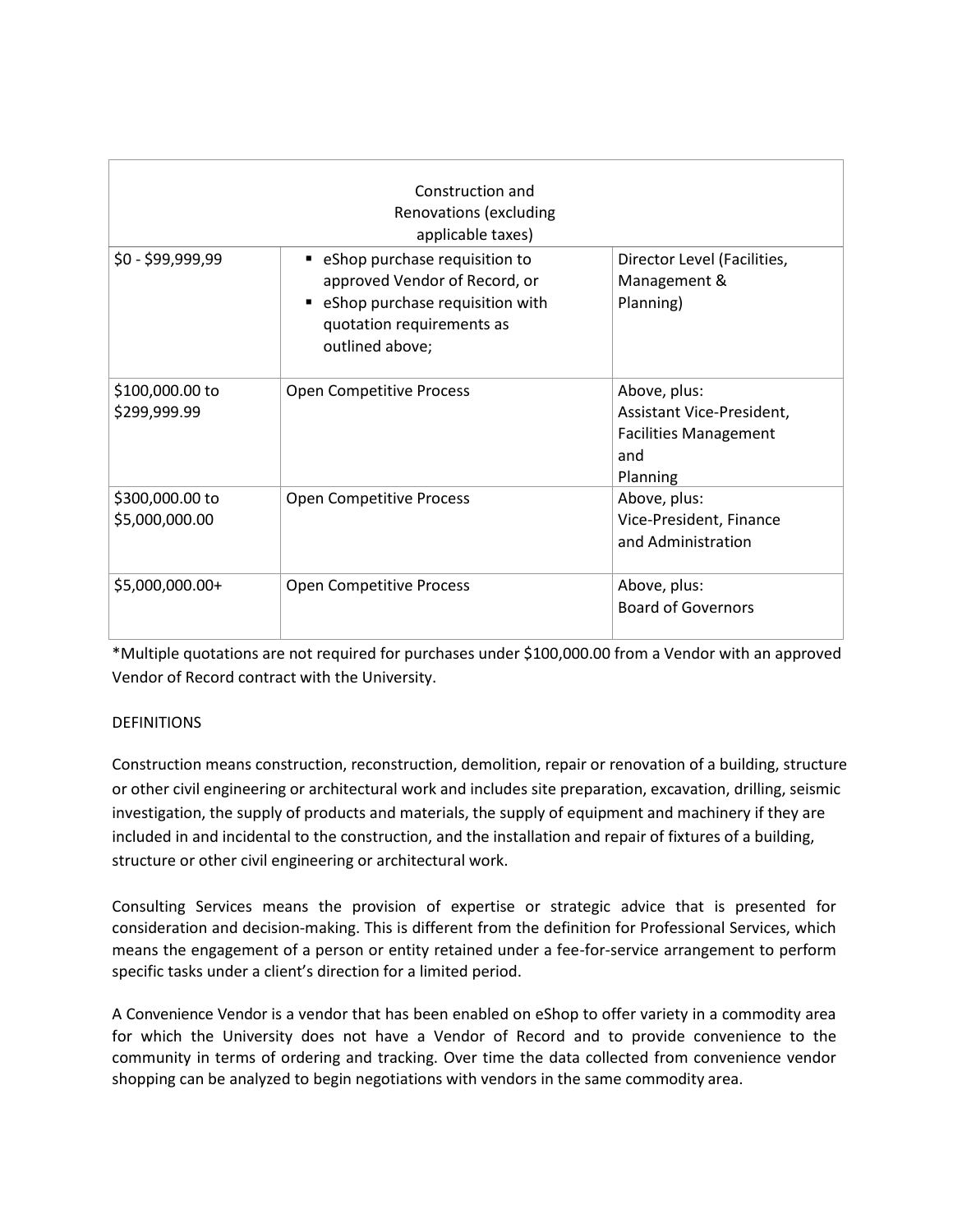Diverse Vendor means any business or enterprise that is certified to be 1) more than 50% owned, managed and controlled by persons belonging to an equity-seeking community or 2) a social purpose enterprise whose primary purpose is to create social, environmental or cultural value and impact, and where more than 50% of the persons who are full-time equivalent employees are participating in, or have completed, transitional employment training, or experience economic disadvantage.

eShop is the university's eProcurement platform, used to create, submit, approve and monitor purchase requisitions, purchase orders, cheque requisitions, and internal service provider requests.

An eShop Catalogue is an online collection of goods and/or services offered by a particular vendor and containing information and mechanisms to expedite the purchasing process of low dollar value goods. eShop catalogue vendors may be established as either a Vendor of Record or Convenience Vendor.

Financial Approval Authority means the individual or position with permission to approve transactions for execution. The approval attests to the appropriateness of the transaction within the university's budgetary guidelines. An individual who has been given financial approval authority is thereby charged with financial accountability and ensuring the appropriate use of funds. This individual or position is either the funding source owner or an individual who has been delegated financial approval authority by the funding source owner, as outlined in the Approval and Delegation of Authority policy.

Life Cycle Costs are the agreed, projected, significant and relevant cost flows over a period of analysis expressed in monetary value, including but not limited to the upfront purchase cost, operating costs, longevity, and end-of-life costs (removal of product or service).

Open Competitive Process means conducting a Carleton-led public procurement open to all vendors in accordance with the applicable trade obligation thresholds, or conducting a second stage selection process from an approved Vendor of Record source (e.g. OECM, MGCS, etc.). Where trade treaty thresholds are invoked, assurance that the source adhered to the applicable trade obligations is required.

Procurement Value means the total anticipated financial spend or outlay (excluding taxes) over the life of the commitment, including optional renewal periods, if applicable; however, departments should consider any additional costs (e.g. taxes) when preparing annual forecasts and/or budgets.

Value for Money means the holistic consideration of price as well as other costs and benefits, including life cycle costs and relevant non-price attributes such as quality. Where applicable, these non-price attributes can include social and economic benefits to the community as well as environmental considerations that secure wider environmental and sustainability benefits.

A Vendor of Record is a vendor with whom the University has a formalized, non-exclusive relationship for a set of products, services or commodity areas. The relationship is governed by a contract or supply arrangement to streamline the ordering and payment channels, and provide benefits to the community, such as product discounts or service-level agreements for supply, delivery and warranty. Purchases from a Vendor of Record do not require the minimum number of quotations for competitive tendering.